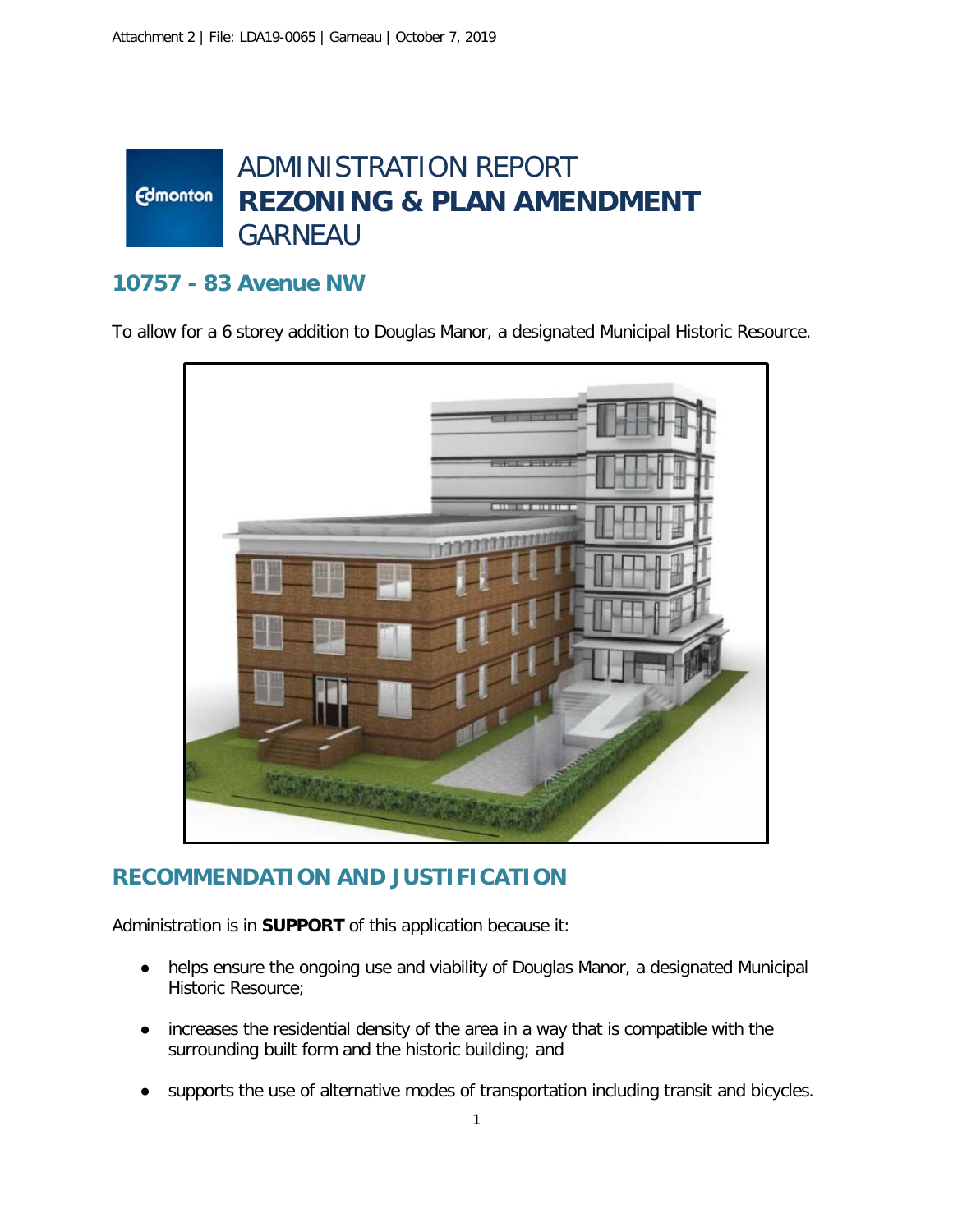# **THE APPLICATION**

- 1. BYLAW 19021 to amend the Garneau Area Redevelopment Plan to exempt this site from the current policy maximum height of 4 storeys to allow for 6 storeys.
- 2. CHARTER BYLAW 19022 to change the zoning of the site from the (RA7) Low Rise Apartment Zone to a (DC1) Direct Development Control Provision.

The purpose of the proposed DC1 Provision is to recognize the designation of Douglas Manor as a Municipal Historic Resource while allowing an addition to the building. The proposed addition would be primarily to the south of the existing structure in the form of a 6-storey residential building with potential commercial uses facing 108 Street at ground level. With the addition, the zoning would allow a total of 57 residential dwellings on the site. No vehicular parking would be provided for the building.

## **SITE AND SURROUNDING AREA**

This site is within one block of both Whyte Avenue and 109 Street, both Arterial Roads, Transit Avenues and Frequent Bus Routes connecting the University of Alberta educational and healthcare campuses with core neighbourhoods to the south and east. The surrounding built form varies from single detached houses to low rise apartments with high rise apartments also nearby.



AERIAL VIEW OF APPLICATION AREA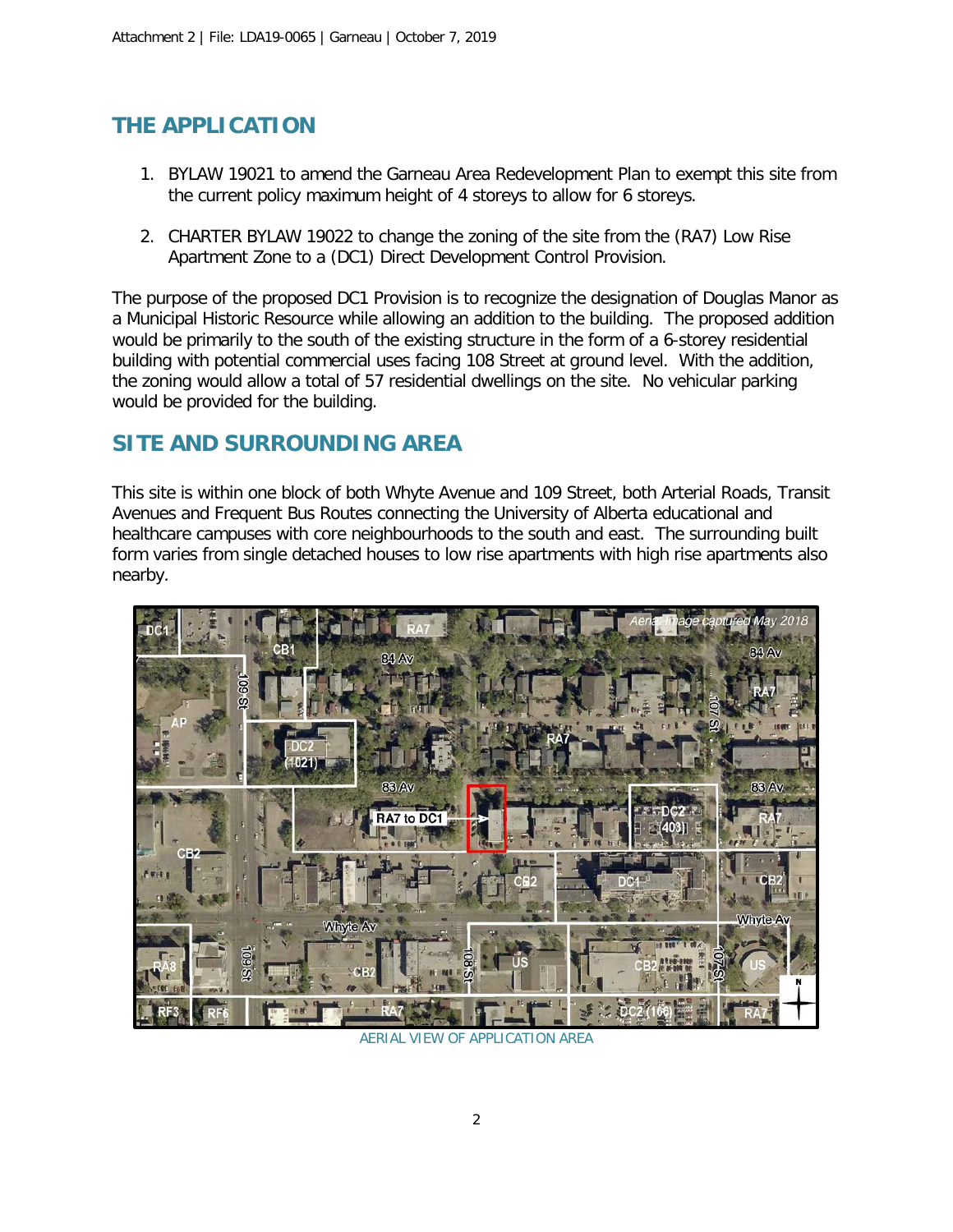|                     | <b>EXISTING ZONING</b>        | <b>CURRENT USE</b>                            |
|---------------------|-------------------------------|-----------------------------------------------|
| <b>SUBJECT SITE</b> | (RA7) Low Rise Apartment Zone | Low Rise Apartment Housing<br>(Douglas Manor) |
| <b>CONTEXT</b>      |                               |                                               |
| North               | (RA7) Low Rise Apartment Zone | Single Detached Housing                       |
| East                | (RA7) Low Rise Apartment Zone | Low Rise Apartment Housing                    |
| South               | (CB2) General Business Zone   | Low Scale Commercial                          |
| West                | (RA7) Low Rise Apartment Zone | Low Scale Commercial & Single                 |
|                     |                               | Detached Housing                              |



VIEW OF SITE FROM 108 STREET FACING NORTHEAST VIEW OF SITE FROM 83 AVENUE FACING SOUTH



# **PLANNING ANALYSIS**

### **LAND USE COMPATIBILITY**

The proposed DC1 Provision introduces a number of commercial use opportunities to this site that are not currently allowed in the existing RA7 Zone. These include General Retail Stores, Government Services, Hotels, Restaurants, Secondhand Stores and Specialty Food Services. These uses are only allowed within the proposed addition to Douglas Manor, ensuring they will be small scale and that the primary use on the site will continue to be residential. It is common to expand opportunities for uses in association with the designation of a municipal historic resource as increased opportunities help ensure the site is active and maintained. All of these uses are also either permitted or discretionary within the (CB2) General Business Zone to the south along Whyte Avenue.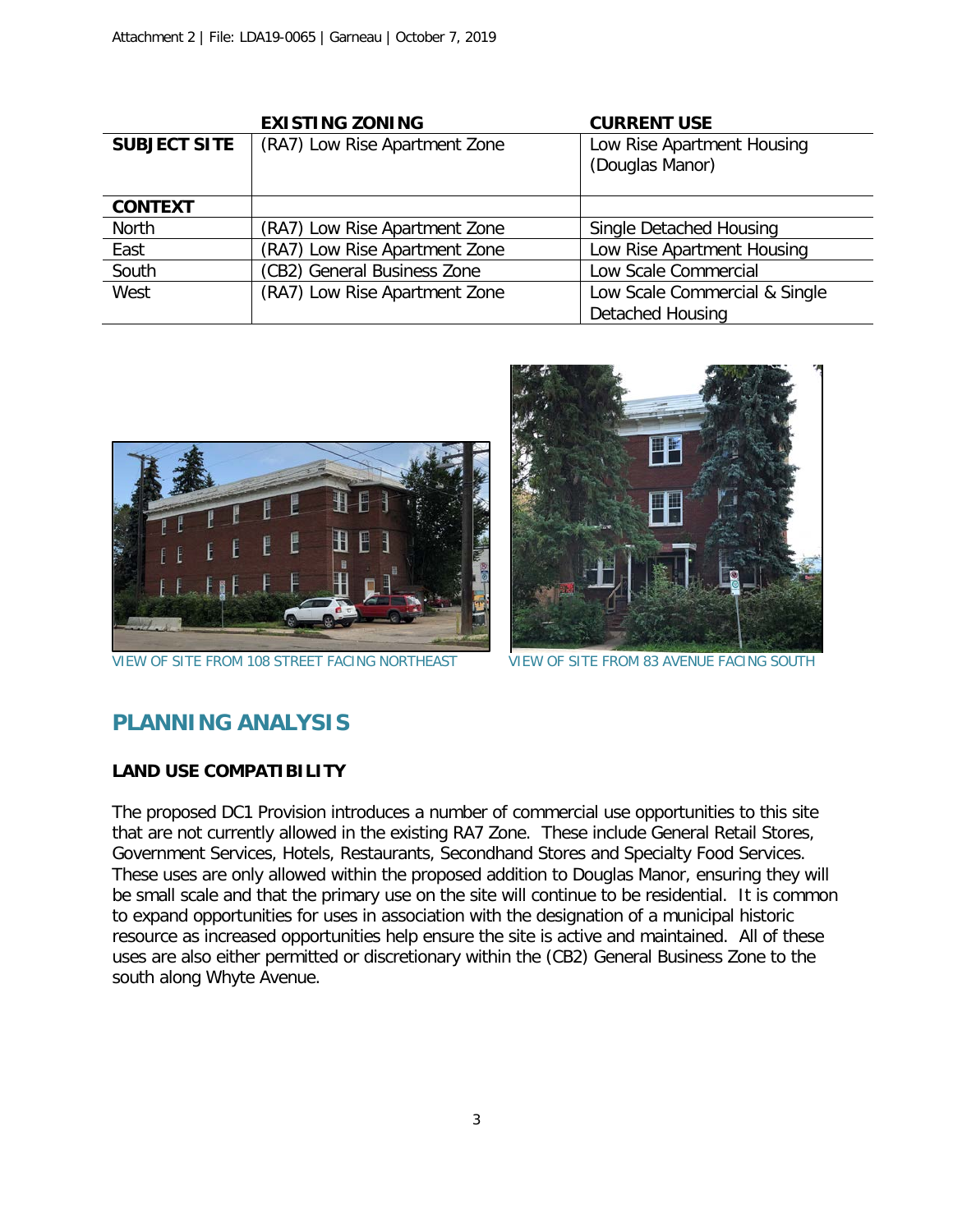## **BUILT FORM ANALYSIS**

The existing Douglas Manor is a 3.5 storey building with an approximate height of 11.5 m. The proposed 6 storey addition situates itself primarily to the south with a portion wrapping the southwest corner. 83 Avenue is a residential street with single detached housing across from the site and 108 Street is more commercially focused with no residential uses on this block, other than Douglas Manor. As such, the transition from the 6 storey addition is more important relative to 83 Avenue. The 6 storey portion is required to be 25.0 metres from 83 Avenue meaning it will essentially not be visible from this avenue. On the March and September equinoxes, the shadow will just touch the north side of 83 Avenue, just as the existing Douglas Manor already does, resulting in no significant change in sunlight for the properties to the north.



PROPOSED WEST ELEVATION SHOWING EXISTING HISTORIC BUILDING AND ADDITION

### **PLANS IN EFFECT**

This site is within Sub Area 2 of the Garneau Area Redevelopment Plan, where the majority of the Sub Area is intended to be for Walk Up Apartments and Stacked Row Housing. The objectives of the Sub Area relative to residential land uses are to maintain an area in the neighbourhood for adult-oriented housing, encourage design innovation in future developments and ensure that future redevelopment is compatible with existing development. To achieve these objectives, there is a policy that currently limits building height to 4 storeys, except when a site is adjacent to an already existing building of 5 storeys or more in which case 5 storeys is allowed.

The proposed amendment to the plan would allow for the height to be increased to 6 storeys on this site only. It is concluded that allowing 6 storeys here in order to ensure the retention and ongoing viability of a Municipal Historic Resource is acceptable and still contributes to achieving the objectives for residential development in the plan. This is due to the specific site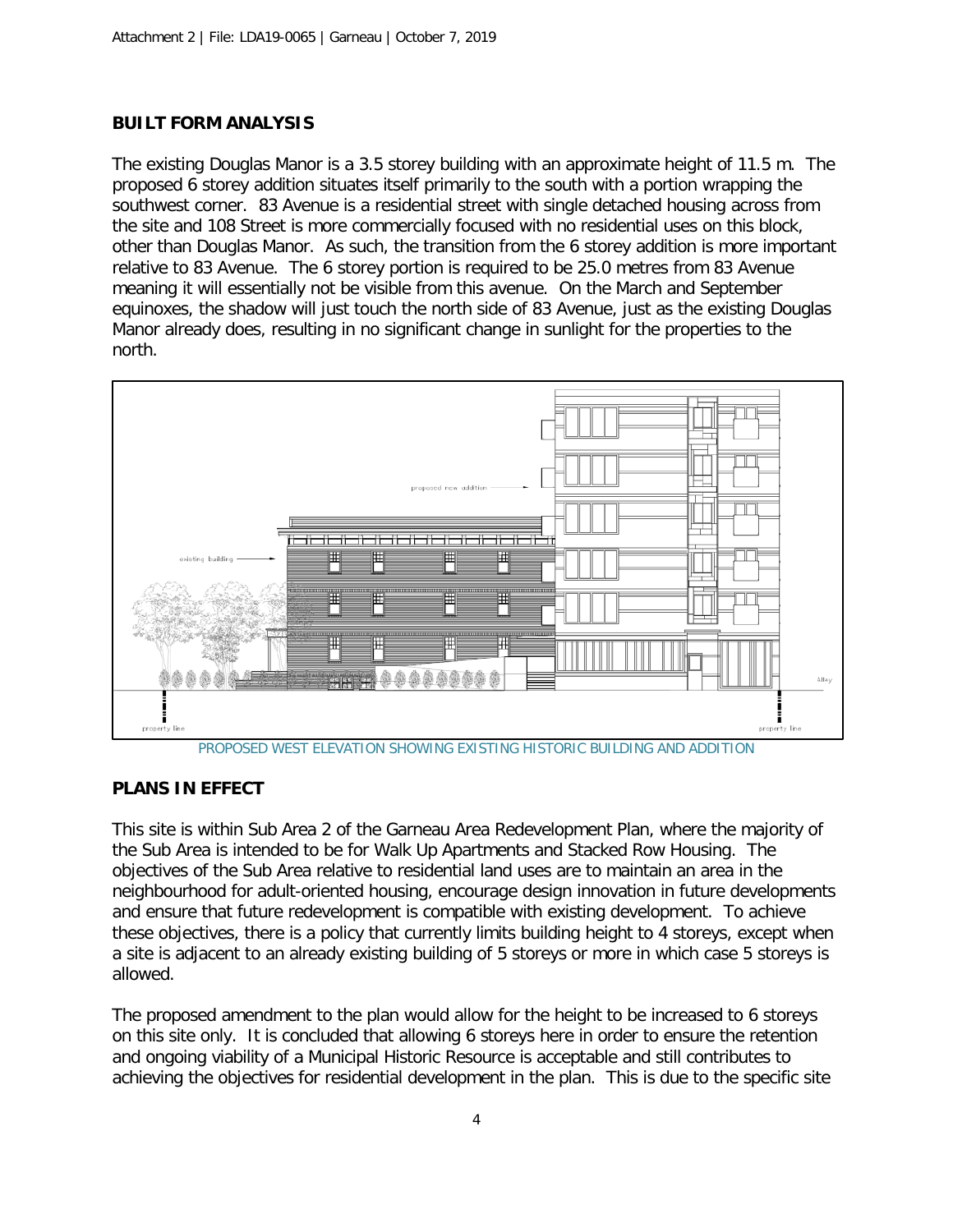location, the proposed location of the taller portion of the building and the very small floor plate of the addition.

### **HERITAGE**

Douglas Manor is significant for its use as a prominent residential building that has accommodated a variety of owners, occupants, and uses over the course of 104 years, and is associated with the development of the City of Edmonton in the First World War period. It is also valued for its connections to the Catholic Archdiocese of Edmonton, through its use as a seminary, the headquarters of Bishop Emile Legal, and later, as the St. Mary's Home for Boys.

The building is a good example of the Edwardian Style of architecture with simplified classical details such as the pressed metal cornice with wood-clad parapet above. Other significant design elements include the brick cladding, regular fenestration pattern on all four elevations, and an elevated front entrance on 83 Avenue.

Douglas Manor was designated as a Municipal Historic Resource by Bylaw 18939 on September 24, 2019.

### **EDMONTON DESIGN COMMITTEE (EDC)**

Although this is a Direct Control rezoning within their geographic area of review, the Edmonton Design Committee did not review this rezoning application. It was determined by Administration that a rezoning of this nature, where the primary purpose is in response to a historic designation, did not warrant EDC review at this stage. At the Development Permit stage, the application for the addition to the historic building will be reviewed by EDC and will also be required to comply with the General Guidelines for Rehabilitation contained in the Municipal Designation Bylaw for Douglas Manor and the Standards and Guidelines for the Conservation of Historic Places in Canada.

#### **PUBLIC CONTRIBUTIONS**

#### C582 - Developer Sponsored Affordable Housing

The proposed DC1 Provision provides the option for the City to purchase 5% of any proposed residential dwellings at 85% of the market price or receive an equivalent cash in lieu contribution, if units are sold and not rented.

#### C599 - Community Amenity Contributions

A contribution for this proposal of \$51,781.89 is required to comply with City Policy C599 Community Amenity contributions in Direct Control Provisions. The proposed application complies with this policy through the preservation of the original Douglas Manor and the commitment associated with the Municipal Designation Bylaw of the owner contributing approximately \$381,000 towards the restoration of the existing historic building.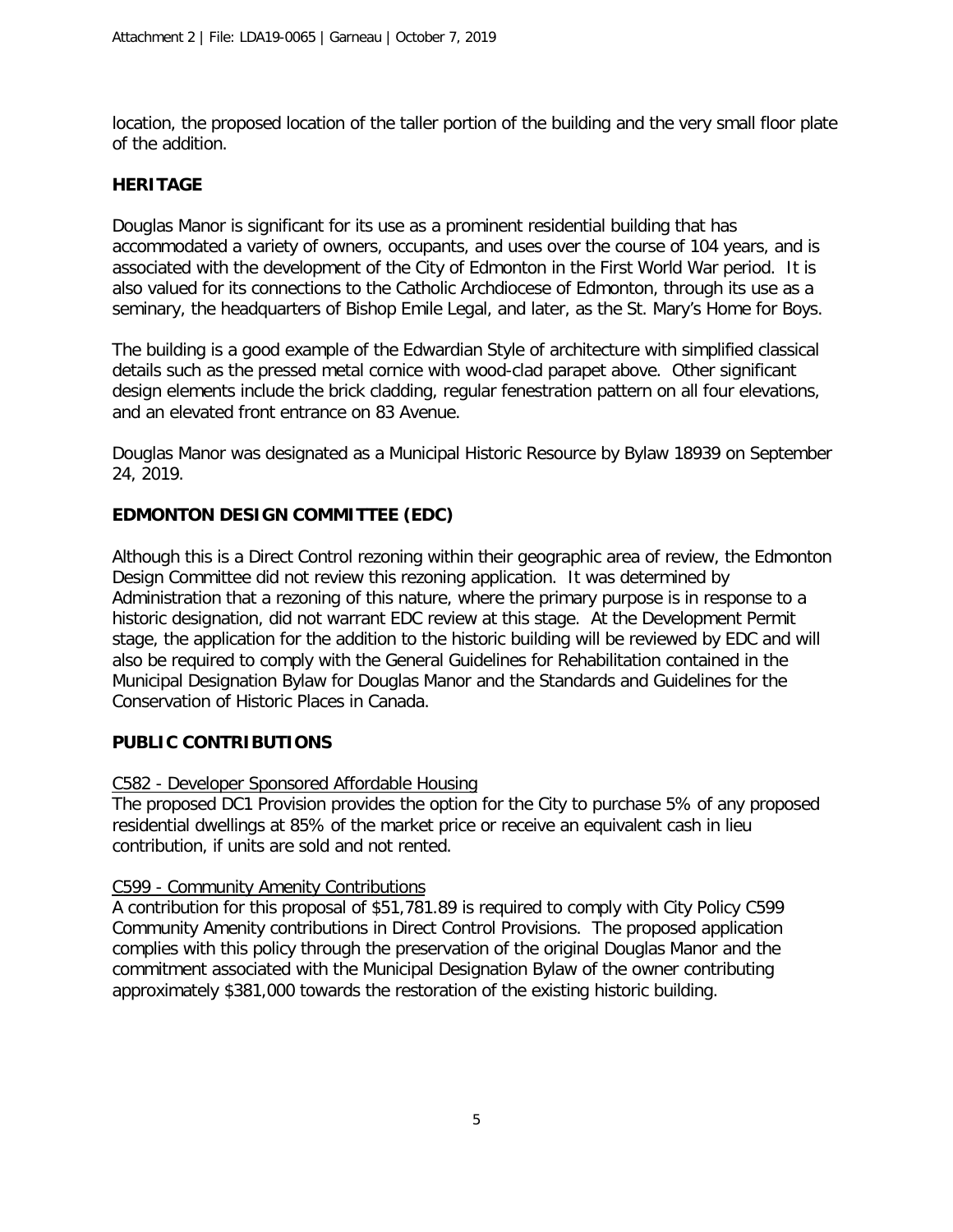## **TECHNICAL REVIEW**

All comments from affected City Departments and utility agencies have been addressed.

### **PARKING**

A Parking Study was submitted by the applicant and reviewed by the City in support of this application. The study notes that the vast majority of units are intended to be developed as micro-units, which are affordable and tend to have very low demand for vehicular parking. Of the existing 15 tenants, only two use a parking space. Projecting this demand onto the redevelopment would require approximately 8 spaces.

The proposed DC1 Provision does not require any on site vehicular parking spaces for the proposed 57 units. The current 6 surface spaces accessed off the lane are to be displaced by the proposed addition and due to the limited floor plate of the addition and the desire to protect Douglas Manor, it is not practical to excavate and provide vehicular parking spaces underground.

The study suggests that prospective tenants will make the decisions as to whether or not the lack of a dedicated off-street parking space is appropriate for them. On-street parking in the area is relatively limited and well-utilized due to on-street parking typically being limited to one side of the street, the 83 Avenue bike lanes (which removed parking entirely from the adjacent blocks), and the medium density nature of the area. The study finds that while there is capacity to absorb any minor demand generated by the development, the limited supply will further discourage prospective tenants that own or need a vehicle, from choosing this development.

Further to this, the development provides an exceptionally high level of bicycle parking by requiring a bicycle rack in every unit, as well as 12 secure communal indoor bicycle parking spaces and 6 visitor bicycle parking spaces outside. The study also notes a number of locational attributes in the area that will contribute to the development's viability as 'car-free', such as:

- The site is well-served by transit as both Whyte Avenue and 109 Street are designated Transit Avenues with 13 bus stops within an approximate 400 metre radius;
- There is a two-way bicycle track along 83 Avenue abutting the site as well as along 106 Street two blocks away, assigned on-street bike routes on 80, 81, 84 and 85 Avenues and a northbound bus/taxi/bike lane on 109 Street; and
- The site lies within the Pogo car share area and the Electric Scooter sharing area, allowing residents and visitors of the area to enjoy convenient access to these shared fleets.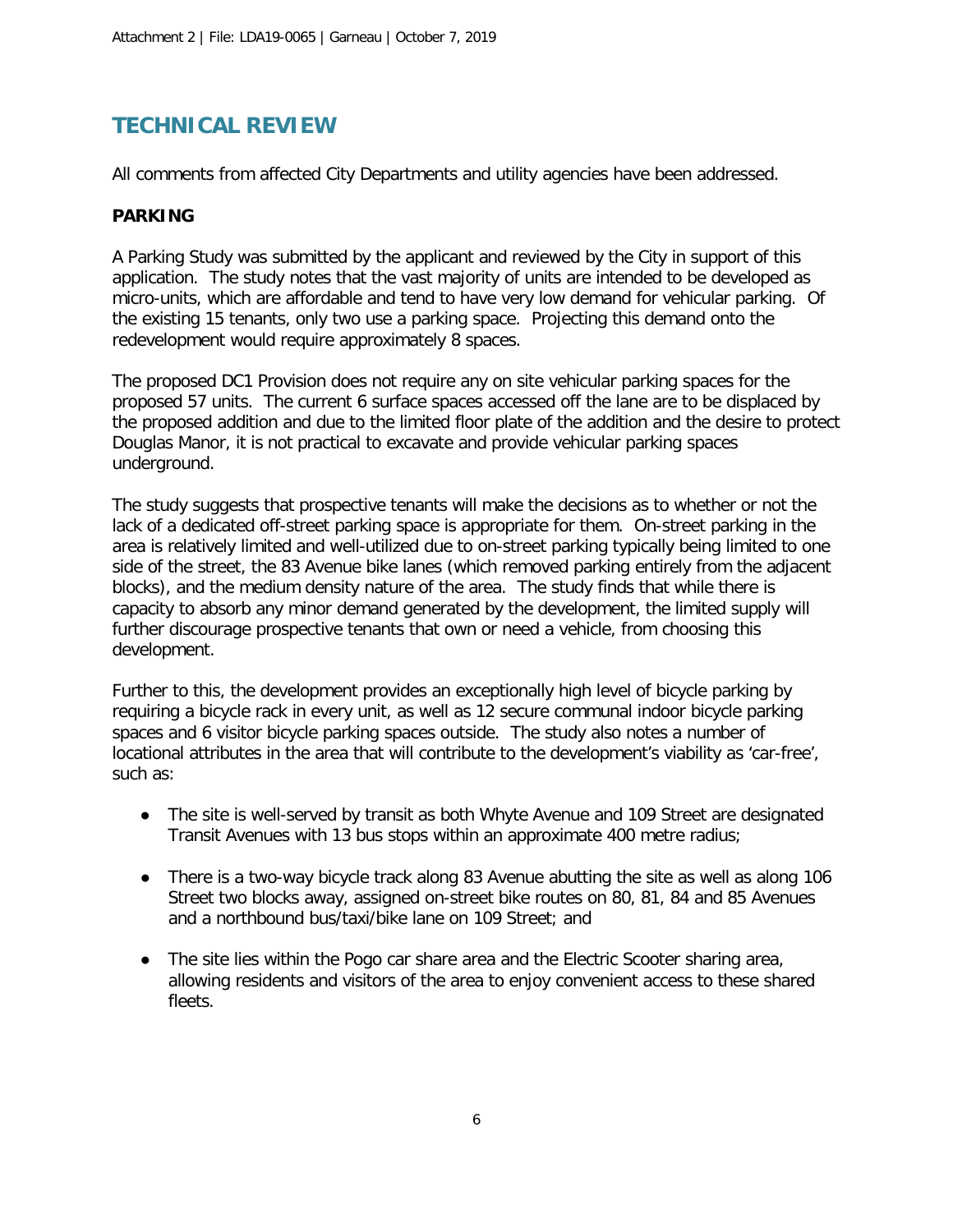# **PUBLIC ENGAGEMENT**

| <b>ADVANCE NOTICE</b> | • Number of recipients: 243                    |  |
|-----------------------|------------------------------------------------|--|
| March 25, 2019        | • Number of responses: 5                       |  |
|                       | • Number of responses in support: 0            |  |
|                       | • Number of responses with concerns: 5         |  |
|                       | • Common comments included:                    |  |
|                       | Height change from 4 to 6 storeys<br>O         |  |
|                       | not in character with the area                 |  |
|                       | Concerns about the building having<br>$\Omega$ |  |
|                       | no vehicular parking and what that             |  |
|                       | would do to the street parking and             |  |
|                       | parking congestion in the area.                |  |
| <b>WEBPAGE</b>        | • https://www.edmonton.ca/residential_neig     |  |
|                       | hbourhoods/neighbourhoods/garneau-             |  |
|                       | planning-applications.aspx                     |  |

# **CONCLUSION**

Administration recommends that City Council **APPROVE** this application.

## **APPENDICES**

1 Application Summary